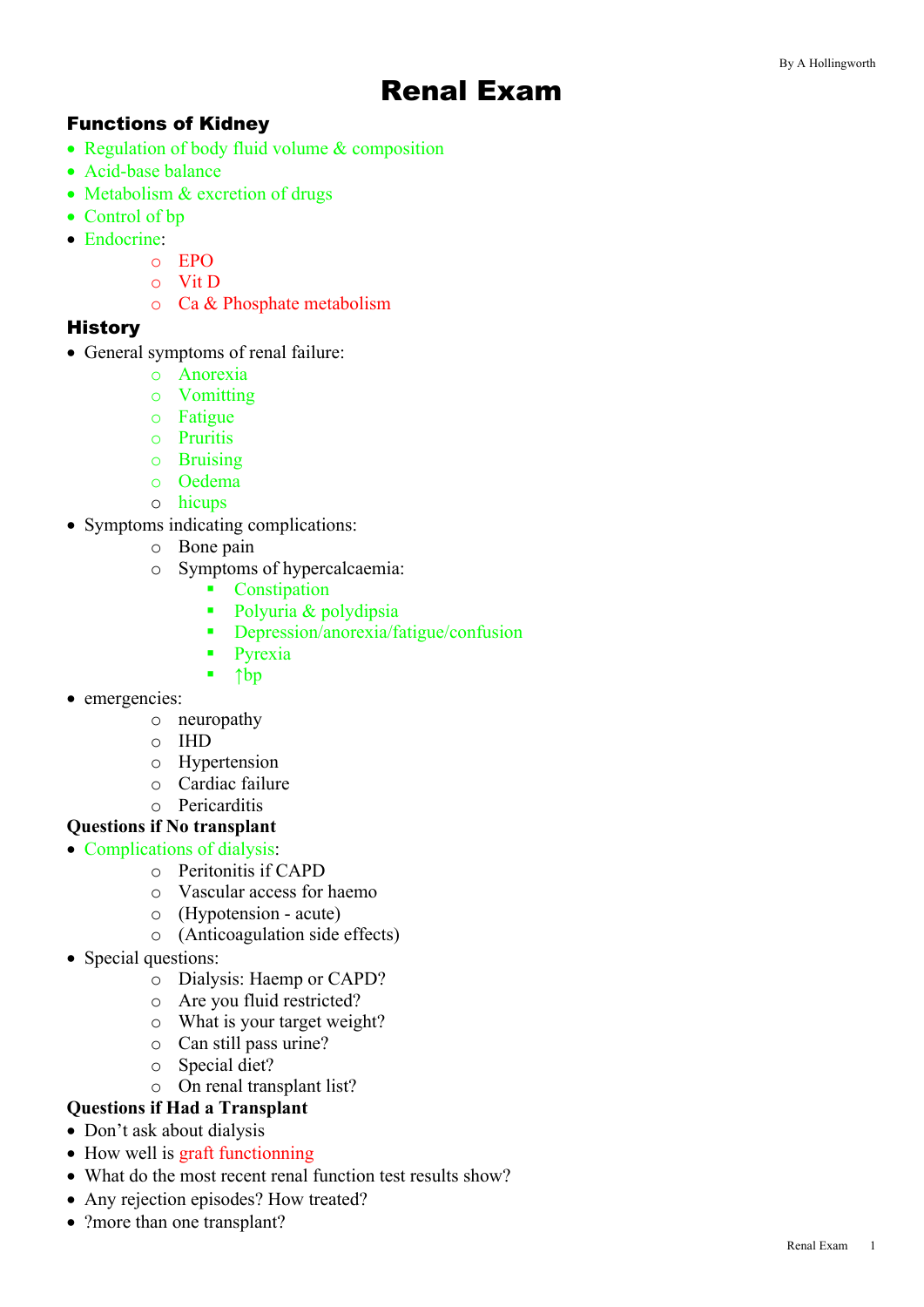- Long term effects of immunosuppression:
	- o HTN from steroids
	- o Recurrent infection
	- o Obesity
	- o Cushings symptoms
	- o Development of cancers
- **RFs for Coronary Artery Disease**
- Rattle them off

## **PMH**

- UTIs
- Calculi
- DM or Gout
- HTN

#### **FH**

- HTN
- DM
- **SH**
- ICE
- Triple diagnosis

## Examination

#### **Inspection**

- Mental state
- RR: Hyperventillation
- Sallow complexion

## **Procedure**

- Inspect hands:
	- o Nails (leuconychia)
	- o Asterixsis
	- o Neuropathy
	- o Bony deposits
- Arms:
- o Inspect:
	- § Bruising
	- Pigmentation
	- Scratch marks
	- § AV fistula must **auscultate**
		- $\rightarrow \approx$  continuous murmur

- o Pulse
- o BP: lying and standing
- Face:
- o Mouth: ?infection ?foetor
- o JVP
- o Fundoscopy ?HT changes:
	- Graded I to IV
	- Arteriolar VC & leakage  $\Rightarrow$  exudates, haemorrhages
	- $\blacksquare$  Silver wiring  $=$  thickened arterial walls
	- Narrowed arterioles  $\Rightarrow$  infarction $\Rightarrow$ cotton wool spot, flame haemorrhages
- Chest:
- o Auscultate heart
- o Listen lungs
- Abdo:
- o Scars ops, dialysis